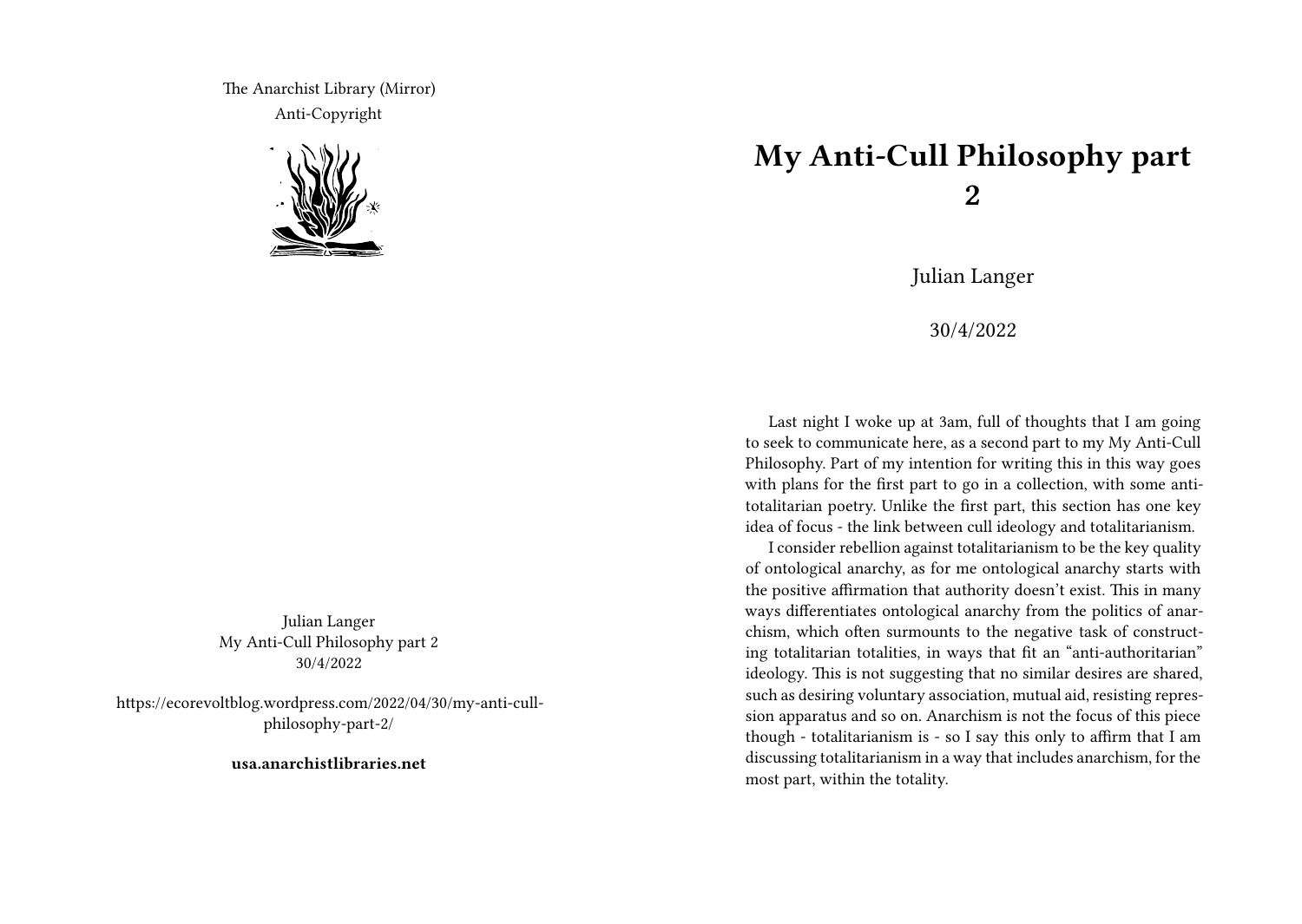So, what do I mean by totalitarianism? My feelings regarding totalitarianism largely mirror those Quinn described in his excellent book Ishmael. With this, there are two key aspects to totalitarianism. The first of these is the assertion of knowing the right way to live and knowing that that ought to be the only way to live, justifying coercive measures to get others to live how you want them to live. The second aspect follows from the first, as it is the assumed knowledge of who should be allowed to live and who must die. Another area that I agree with Quinn on, which I feel brings together capitalism, socialism, monarchism, liberalism, fascism and anarchism, to be a description of one singular machine, which I feel is fair to simply call "this culture" (but prefer the name Moloch) is that this culture is simply totalitarian agriculture.

So the first aspect of totalitarianism here is that the one right way to live, which all ought to live under, is totalitarian agriculture. The second aspect is that those who don't conform to this lifestyle, who rebel or differentiate, should be annihilated - annihilation being the central activity of totalitarianism.

That the negative/negating practice of annihilation is central to totalitarianism is obvious when considering well known death camps, such as the Nazis or communist gulags. When expanded to include non-humans, the state of ecological and specicidal annihilation to feed the relentless consumption of the agricultural civilisation I am calling Moloch is clearly an effort in totalitarianism. So, I feel that, when looking at this culture, with feral eyes and a rewilded mind, it can only be seen as a death camp. Witnessing the annihilation of wild animals, the continuing onslaught of dehabitation for the Cause of urbanisation/architecture/development, amidst this "camp", this temporary totalitarian zone, that generally goes by the name of Britain, I am revolted.

How this relates to the culling of badgers, or any other target of culling, is simply that culling is a mode of annihilation. All totalitarian projects of death-production are efforts in *selectiveslaughtering*, which is what culling is. Culling actualises the

I don't know what this essay will do to help resist the badger cull, or challenge other culls. As I write this, it is not the badger cull season and I have not been to check setts for a while. I want for cullculture and totalitarian agriculture to no longer abuse living beings. I want for captured, caged and repressed individuals to experience wildlife/wild-Being, primal/ontological anarchy.

This has been written as an act of eco-revolt, as I am revolted by culls. Rebellion against the cull is resistance against totalitarian agriculture. I feel that being alive and yes-saying to life, assenting to life, is individualist/egoist, non-conformity, rebellion, refusal, resistance, involution and destruction, in this collectivist totalitarian death camp of Moloch worshippers.

For wild revolt against the cull. Against wildlife management. Preservationism as eco-anarchist praxis. My love to the living!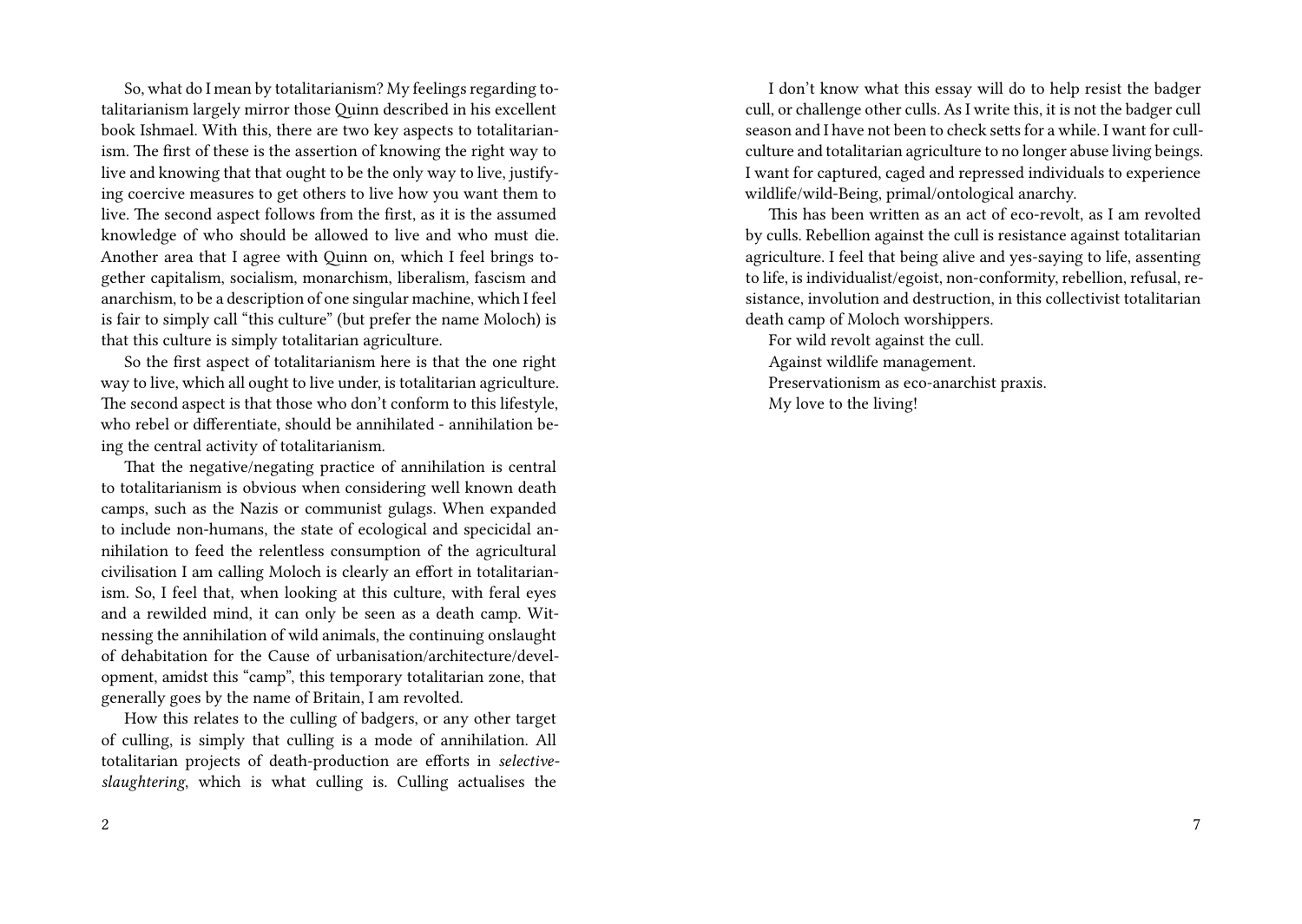cate here is that the anti-cull rebellion, as a form of active positivity, is preservationist praxis.

Something I feel to make clear at this point, given the emphasis on positivity that I have thus far brought, is this; positivity is not optimism. As I use the terms, positivity/positivism and optimism are extremely different experiences and ideas. Optimism, in my eyes, is bound to meliorism and the life-renouncing techno-progressivist ideology, which is at the core of civilisation/Leviathan/Moloch, asserting that through enlightenment, interference, management, coercion, construction, annihilation, progress, time, collective-Causenarratives and productivity, the world can be improved - that civilisation's optimism has succeeded only in producing global warming and mass extinction is horrifying. Positivity, as I mean it, is ecologically endarkening, politically-and-cosmically-pessimistic, a mode of destruction (in the sense of creation/life being a process of destruction/de-struction/de-construction), actualises mad and absurd affirmations, is individual/egoistical affectivity as well as egoist/individualist as a practice of active Affection, and is presentist/immediatist. Whilst optimists seek to renounce the world and transform life according to their designs and choreographies, positivity (as I mean it) affirms life, with all the horror and joy that includes, whilst caring for the living.

Another point I wish to make clear, given how aspects of what has been written here could be misconstrued as "merely conceptual"; all of this is about activities physically enacted, to resist cull practices. This is not about "armchair activism/theorising" or constructing theories. That this is to some degree a piece of writing on ontology doesn't mean that this is about abstract or esoteric ideas, that have no direct meaning or applicability. Ontology is about Being and Being, in my experience, is embodied/physical, with ontological-anarchy being a physically-embodied practice of anarchy. Take the practice of care as an example; care, as many possible physically embodied activities, is ontologically a form of positive affirmation.

second aspect of totalitarianism, the knowledge of who should be allowed to live or die. According to advocates of the cull Cause, badgers ought to die, in the same way that, according to advocates of the Nazi Cause, my Jewish family should die, as should I disgusting moralism. According to badger cull advocates, the one right way to live is totalitarian agriculture, so badgers, who do not conform to the systems of totalitarian agriculture, ought to die, for contradicting the systems narratives - more disgusting moralism. When conservationists seek to "manage wildlife", though culling wild animal populations, the Cause that justifies the annihilation always falls back to "preventing their population interfering with the narratives of totalitarian agriculture", in essence - there might be reasons placed between this and the act, but it remains, as I see it, the foundational justification for conservationist culling efforts.

Culling is the segregation and eradication of undesirables, whether they be badgers, pigeons, boars, rats, ruddy ducks, deer, or whoever else is considered undesirable for the totality - I feel to note how obviously similar this is to efforts in ethnic cleansing. I am horrified by cull ideology, as I am horrified by efforts in systemic slaughter. That any living being is designated a position of "undesirable" revolts me, as I feel inclined towards pan-erotic yes-saying to life. But it isn't just that a specific individual is being considered undesirable and so worthy of death, which I would be less horrified by - though still feel revolted by the idea that anyone knows who ought to die. The claim within cull ideology is that **all** individuals who agro-industrialists, conservationists and other cull advocates stereotype as being members of undesirable groups, are justifiable targets for annihilation, as they don't serve the Cause of totalitarian agriculture, of feeding Moloch.

How do I feel to rebel against cull-culture, against the Moloch machine of industrial slaughter, against totalitarian efforts in annihilation? For me, it begins with affirming, celebrating and caring for that which totalitarianism seeks to feed on first; the individual, the singular, the unique, difference, the ego, the living being,